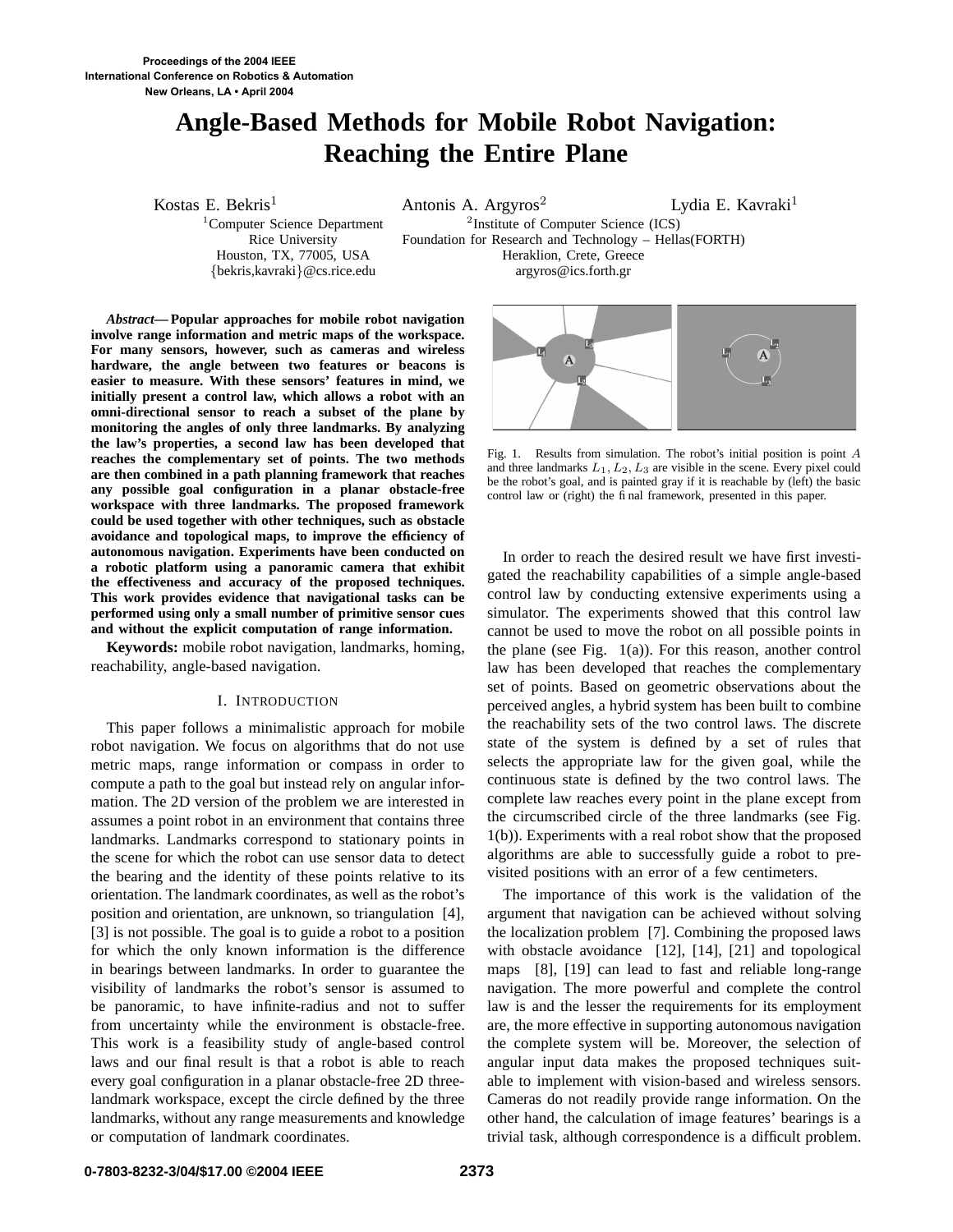Correspondence, however, is trivial when wireless beacons are used. Wireless hardware has been recently proposed as a possible sensor for robotic applications [9] and there is the possibility for new wireless antennas to return the "angle of arrival" of a signal [18]. Finally, artificial landmark navigation systems can be employed without measuring the landmark coordinates during the setup phase.

There are many successful methods that achieve impressive navigational tasks after solving the scene reconstruction and localization problem, such as SLAM approaches [20], [17]. This paradigms, however, employs range data and an explicit workspace representation. On the other end of the spectrum, angle-based methods aim to guide a robot to a goal without mapping (homing). One of the first methods in this area was the "snapshot model" [5], where the current and the goal snapshots are matched with the aid of a compass and a route to the goal is computed. The same idea is prominent in the area of qualitative navigation [13]. There have been several implementations of snapshot-based techniques on real mobile robots that showed the efficiency of similar mechanisms under real-world conditions [11], [16], [7], and without the requirement of a compass [1].

In this paper, we describe the path planning framework that reaches the entire plane step by step. In Section II, we present the basic control law. Based on this law's properties, we describe in Section III the complementary law. In Section IV, we combine the two laws. Finally, in Section V we describe the experiments conducted on a real robotic platform.

## II. BASIC CONTROL LAW

In this section, the basic control law, implemented in the past on a mobile robot [1], will be described. The objective of the law is to use angular information to calculate a  $\frac{M}{M}$  that, when updated at infinitesimally small intervals, drives the robot to a pre-specified goal position.

# *A. Definitions*

A *snapshot* of the workspace from a configuration  $P \in$  $(\mathbb{R}^2 \times S^1)$ , corresponds both to the sequence of visible landmarks and the angles with which the landmarks are visible from P. The current and the goal position of the robot will be denoted as  $A$  and  $T$ , respectively. The corresponding snapshots will have the same name. The *angular separation* between two landmarks  $L_i$  and  $L_j$  at A corresponds to the angle  $\theta_{ij} \in [0, 2\pi)$  between  $\overrightarrow{AL_i}$  and  $\overrightarrow{AL_j}$ , measured in counterclockwise order. If the corresponding angle for position T is  $\theta'_{ij}$ , then the *difference* in *angular separation* of two landmarks  $L_i$  and  $L_j$  between A and T is defined as  $\Delta \theta_{ij} = \theta'_{ij} - \theta_{ij}$ . The *bisector vectors*  $\overline{\delta_{ij}} \forall i, j \in [1, n]$  are defined so that they have unit length, start from A and have the same direction as the bisector of  $\theta_{ij}$ . The unit vector from A to T is denoted as  $\overrightarrow{\tau}$ .

# *B. Description of the Basic Control Law*

To understand the basic control law, we will first consider the case of two landmarks  $L_i$  and  $L_j$ . Eventually, the



Fig. 2. When there are only two landmarks  $L_i$  and  $L_j$  available, the control law can only achieve the circular arc defined by the two landmarks and the goal position. In this case  $\theta_{ij}$  is acute and  $\Delta \theta_{ij}$  is positive.

proposed framework will be presented for the case of three landmarks. If  $\Delta\theta_{ij}$  is positive, then the robot views the two landmarks from position  $T$  with a greater angle than from position A. The robot should move in a direction that increases the angle  $\theta_{ij}$ . If  $0 \leq \theta_{ij} \leq \pi$  and  $\Delta \theta_{ij} \geq 0$ , the robot should move closer to the landmarks. All directions that are in the interior of the angle between vectors  $\overline{AL_i}$  and  $\overline{AL}_j$  will move the robot to a new position with higher  $\theta_{ij}$ . Vector  $\overrightarrow{\delta_{ij}}$  has such a direction. When  $\theta_{ij} \geq \pi$ , the bisector vector  $\overline{\delta_{ij}}$  is still a valid direction for increasing the angle  $\theta_{ij}$ . When  $\Delta \theta_{ij}$  is negative, the robot should follow the inverse of vector  $\overrightarrow{\delta_{ij}}$ . A motion vector that has the above properties and smooth magnitude over the entire plane is the following:

$$
\overrightarrow{M_{ij}} = \begin{cases}\n\Delta \theta_{ij} \cdot \overrightarrow{\delta_{ij}}, & -\pi \leq \Delta \theta_{ij} \leq \pi \\
(2\pi - \Delta \theta_{ij}) \cdot \overrightarrow{\delta_{ij}}, & \Delta \theta_{ij} > \pi \\
(-2\pi - \Delta \theta_{ij}) \cdot \overrightarrow{\delta_{ij}}, & \Delta \theta_{ij} < -\pi.\n\end{cases}
$$
\n(1)

From Euclidean geometry is known that when a moving point follows the bisector defined by an angle between two points, the trajectory of the moving point is a section of a hyperbolic curve. In this case, it is the section going through A of the hyperbola with the landmark points as the foci. The robot is guaranteed to reach the circular arc  $(L_iTL_i)$ at the point of intersection with the hyperbolic section, such as point  $T'$  in Fig. 2. Position  $T$  cannot be identified on this arc since for every point on the arc,  $\overrightarrow{M}$  becomes zero. Consequently, given only two landmarks, Eq.1 will not guide the robot to the goal. However, if another landmark,  $L_k$ , is introduced in the environment, then T is constrained to lie on two more circular arcs. If Eq. 1 is applied for each pair of landmarks  $L_i$  and  $L_j$ , then a partial vector  $\overline{M_{ij}}$  is defined. By taking the vector sum the resultant vector  $\overrightarrow{M}$  is defined. By taking the vector sum the resultant vector  $\overrightarrow{M}$  is produced. The aim is to minimize the difference in angular separation for every pair of landmarks simultaneously.

Fig. 3 illustrates an example of how the component vectors and the resultant motion vectors are computed.  $\overrightarrow{M_{ki}}$  and  $\overrightarrow{M_{jk}}$  have the same direction as the bisectors  $\overrightarrow{\delta_{ki}}$  and  $\overrightarrow{\delta_{ik}}$ , respectively. On the other hand,  $\overrightarrow{M_{ij}}$  has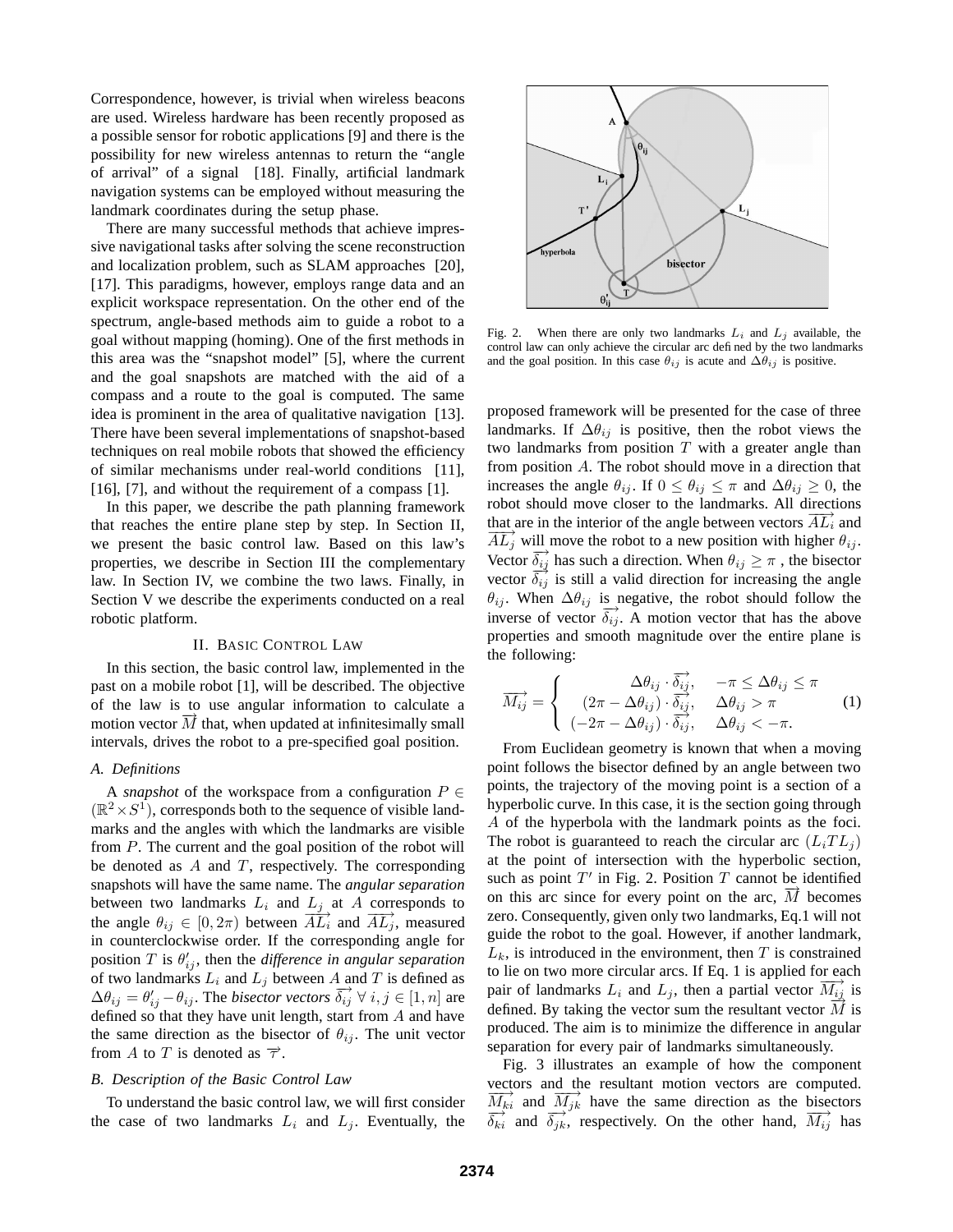

Fig. 3. An example of a scene with three landmarks  $L_i$ ,  $L_j$  and  $L_k$ . The component vectors are computed using Eq. 1 and they are summed to produce  $\dot{M}$ .

opposite direction from  $\overrightarrow{\delta_{ij}}$  because  $\Delta \theta_{ij}$  is negative. But the magnitude of the difference  $\Delta \theta_{ij}$  is the greatest, so  $\overline{M_{ij}}$ will have the greatest magnitude. The control law can be summarized by the following equation:

$$
\overrightarrow{M} = \overrightarrow{M_{ij}} + \overrightarrow{M_{jk}} + \overrightarrow{M_{ki}},
$$
\n(2)

where the component vectors are defined by Eq. 1. The robot can detect that it has reached the goal when  $\forall i, j \in$  $[1, 3]$ :  $\Delta \theta_{ij} = 0$  or for the actual implementation of the control law it is sufficient fro  $\Delta \theta_{ij}$  to be less than a small predefined threshold.

### *C. Properties of the Basic Control Law*

In this section, we present a new analysis of the control law's properties. This analysis is important for the construction of a system that reaches the entire plane.

*1) Vector field and flow:* For a particular goal position T and landmark configuration, Eq. 2, defines a vector field. When  $T$  is in the interior of the circumscribed circle of the landmarks, the vector field has a *sink* at point T (point T is a zero for the vector field). Fig. 4 shows simulated paths that have been produced with Eq. 2 for the same initial position A and seven different goal positions. Although the trace of the robot is not necessarily a straight line, if the robot adjusts its motion vector at every new position, it will converge to the goal in these cases. Points  $T_5$  and  $T_6$ , however, were not successfully reached. For these points, the robot will first reach the circular arc defined by the goal and the two closest landmarks to it (e.g., landmarks  $L_1$  and  $L_2$  for position  $T_6$ ) and then instead of moving closer to the goal it will follow the wrong direction on this arc and reach one of the landmarks.

*2) Reachability:* The *reachability set* of a system, for a given set of initial states A and a family of control inputs  $U$  is the set of goal states  $T$  that the system may be after time t [15]. The *backwards reachability set* (or catchment area [6]) is the set of states A that the system could be in before reaching the state  $T$  at time  $t$ . Although the analytic computation of reachable sets for discrete systems is a well understood problem, the computation of reachable sets for differential equations is much more challenging, especially for non-linear equations [10].



Fig. 4. Simulated paths when the robot follows  $\vec{M}$  for various goal points. The control law fails to reach points  $T_6$  and  $T_5$ .

In order to determine the reachability set for the case of three landmarks, extensive experiments have been conducted on a simulator. Fig. 1(a) shows the result of an experiment where each pixel in the image is considered to be a possible goal configuration. This simulation aims at testing whether each point/pixel in the figure is a reachable goal position, if the robot starts from a specific position and senses the bearing angles of the depicted landmarks. The results after a series of simulations suggest that the reachability set of the basic control law for a scene with three landmarks that does not depend on the start position is the union of the following sets:

- The interior  $\hat{C}$  of the circle defined by points  $L_1, L_2$ and  $L_3$ .
- The union H of all sets  $H_i$ : A set  $H_j$  is the intersection of two half-planes. The first half-plane is defined by line  $(L_i L_j)$  and does not include landmark  $L_k$ , while the second is defined by the line  $L<sub>i</sub>L<sub>k</sub>$  and does not include landmark  $L_i$ , where  $k \neq i \neq j \neq k$  (see Fig. 5).

From the above description of the reachability set, it is easy to conclude that *the backwards reachability set of the system* for a goal state T in  $\hat{C}$  or  $\hat{H}$  will be the entire  $\mathbb{R}^2$ . This is an important result, since previous homing algorithms were able to reach the goal only if the starting position was in the vicinity of the goal.

3) *Dot product:* Evaluating the dot product  $(\vec{M} \cdot \vec{\tau})$ , provides insight into why the reachability set of  $\overline{M}$  is not the entire plane. If the angular separations do not differ a lot one with the other, then it can be shown that the dot product  $(\overrightarrow{M} \cdot \overrightarrow{\tau})$  is positive for every possible goal. This property is related to the "isotropic landmark distribution" assumption [7]. In particular, an under-approximation of the set of points for which the dot product is positive is given by the following condition: *If at point*  $A: \forall i, j, k: \frac{\theta j k}{2} \leq$  $\theta_{ij} \leq 2 * \theta_{jk}$ , then the dot product  $(\overrightarrow{M}^j \cdot \overrightarrow{\tau})$  calculated at *A* is positive  $\forall$  T.

When the robot's position is located outside the circle of the landmarks, there are neighboring points to  $A$  for which the dot product of every component motion vector is negative. We will define the π*-difference* of an angular separation  $\theta_{ij}$  to be the following:  $|\pi - \theta_{ij}|$ . The *nearest landmark pair*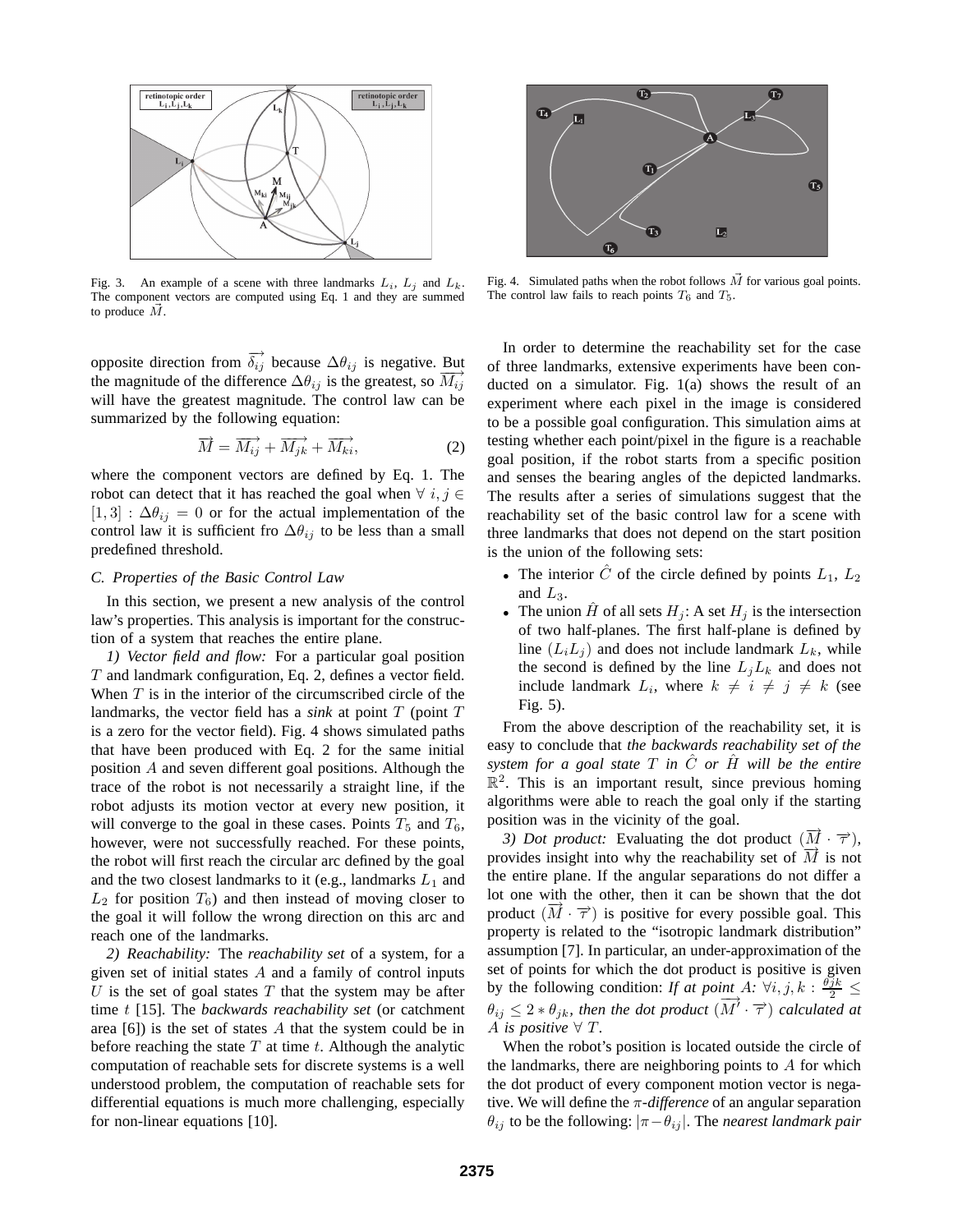(NLP) to the goal is the pair of landmarks  $(L_iL_j)$ , that has the minimum π*-difference*. The corresponding motion vector will be called the *nearest motion vector* (NMV).

From the study of the robot's path and the value of  $(\overrightarrow{M} \cdot \overrightarrow{\tau})$  it can be shown that for an unreachable point T, the dominating component vector for the initial part of the robot's trajectory is the NMV. The robot follows a curve that is close to the hyperbola with the NLP landmarks  $L_i$  and  $L_j$  as the foci, until it approaches the circular arc  $(L_iTL_j)$ . Close to the arc, the NMV stops dominating, because  $\Delta\theta_{ij}$ approaches zero. Only if the goal position is located at the intersection of the curve and the arc  $(L_iTL_j)$  the robot reaches the goal. Otherwise, the robot reaches the arc and follows the opposite direction from the goal, because if A is on  $(L_iTL_j)$  and  $(L_i, L_j)$  is the NLP:  $(\overline{M_{ij}} \cdot \overline{\tau}) = 0$  and  $(\overline{M}_{jk} \cdot \overrightarrow{\tau})$ ,  $(\overline{M}_{ki} \cdot \overrightarrow{\tau})$  < 0, consequently:  $(\overrightarrow{M} \cdot \overrightarrow{\tau})$  < 0.

# III. COMPLEMENTARY CONTROL LAW

The question that we are dealing with in this section is whether there exists a control law that uses only the bearing angles of landmarks and is capable of reaching the positions that are unreachable by the basic law. Our results are based on the study of the dot product  $(\vec{M} \cdot \vec{\tau})$  and the simulated robot trajectories of the basic control law.

| <b>Algorithm 1</b> COMPLEMENTARY LAW $(T)$                                                                             |
|------------------------------------------------------------------------------------------------------------------------|
| <b>Input:</b> Snapshot $T$ taken from the corresponding point.<br><b>Output:</b> Motion vector.                        |
| repeat                                                                                                                 |
| compute snapshot A, $nlp = (-1,-1)$ , $mind_{\pi}$ =                                                                   |
| <b>MAX_NUMBER</b>                                                                                                      |
| <b>for</b> each pair of landmarks $(i, j)$ <b>do</b>                                                                   |
| compute the difference $\Delta \theta_{ij} = \theta'_{ij} - \theta_{ij}$ and the vector $\overrightarrow{\delta_{ij}}$ |
| compute the $\pi$ -difference: $d_{\pi} =  \theta'_{ij} - \pi $                                                        |
| use Eq. 1 to compute $\overrightarrow{M_{ij}}$                                                                         |
| if $d_{\pi} < min d_{\pi}$ then                                                                                        |
| set $min d_{\pi} = d_{\pi}$ and $nlp = (i, j)$                                                                         |
| end if                                                                                                                 |
| end for                                                                                                                |
| initialize $\overrightarrow{M}$ to the zero vector                                                                     |
| <b>for</b> each pair of landmarks $(i, j)$ <b>do</b>                                                                   |
| if $nlp$ is the pair $(i, j)$ then                                                                                     |
| add to $\overrightarrow{M}$ the vector: $\overrightarrow{M_{ij}}$ else add: $-\overrightarrow{M_{ij}}$                 |
| end if                                                                                                                 |
| end for                                                                                                                |
| the robot follows $\overrightarrow{M}$ for an infinitesimally small interval                                           |
| <b>until</b> $\forall i, j \in [1, n] : \Delta \theta_{ij} = 0$                                                        |

In particular, the robot can easily detect which landmark pairs do not correspond to the NLP. When the robot is close to the arc defined by the NLP, those two vectors guide the robot away from the goal. If the robot follows the opposite direction for these component vectors one should expect that points that were previously unreachable to become reachable. Algorithm 1 shows the complementary control law. Note that because the NLP depends only on the goal state, it can be computed once at the beginning of the path, and does not have to be recomputed at each iteration.

Fig. 5 shows that the reachability set for the new law is almost the complementary set of the reachability set of the basic control law that can be seen in Fig  $1(a)$ . The interior of the circle of the three landmarks and  $\hat{H}$  are in general not reachable by the complementary law.



Fig. 5. The reachability set for the complementary law is depicted in gray color.

## IV. COMBINING THE PROPOSED CONTROL LAWS

In this section we propose how to combine the two control laws that have complementary reachability areas in a single strategy with reachability area equal to the entire plane.

### *A. The Hybrid System*

The solution to the combination of the laws can be given by building a finite automaton that decides which is the appropriate algorithm for a given goal. It is important to show that the decision regarding which algorithm to employ can be taken by considering only the bearing angles of three landmarks.

Fig. 6 shows the transition diagram and the states of the finite automaton. The states are the "basic uncertain" state, the "basic certain" state and the "complementary" one. The last two states are terminal states where the robot implements the corresponding algorithm. In the first state, however, the robot follows the basic control law and uses a set of rules in order to decide for a transition.



Fig. 6. The finite automaton that selects between the two control laws with complementary reachability sets.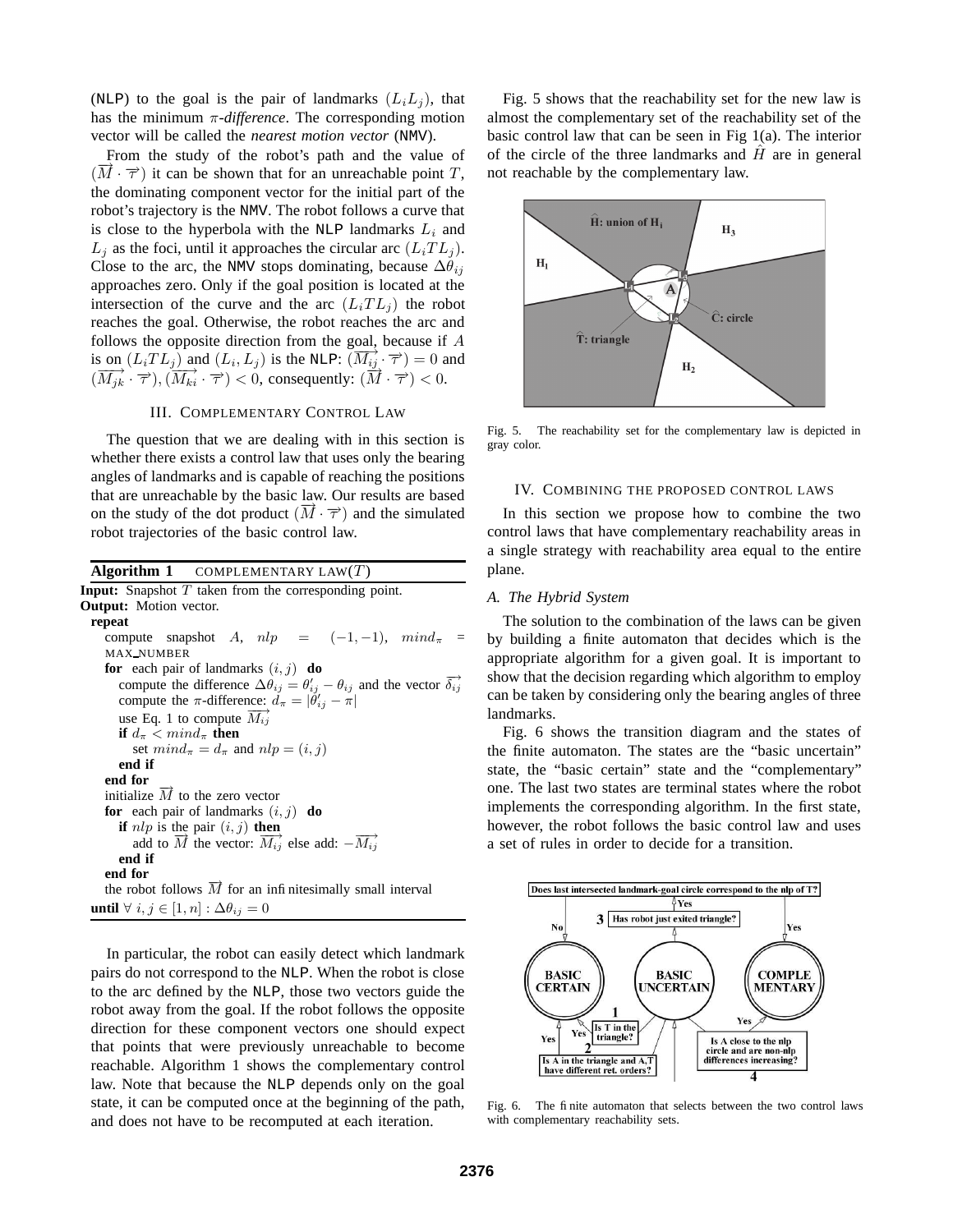Fig. 1(b) shows the reachability set of the resulting system. The circle defined by the three landmarks is the only set of points that is unreachable. This will always be true since every point on the circle has the same set of angular separations.

## *B. Description of the transitions*

A set of definitions is necessary before describing the rules for the transitions between the states. For the following discussion, the interior of the triangle of the three landmarks will be  $\hat{T}$ . The circumscribed circle of  $T$  and two landmarks will be denoted as a landmark-goal circle. If the landmarks correspond to the NLP to the goal, then the corresponding circle will be the NLP landmark-goal circle. Let the retinotopic order of a point P to be the *cyclic string* of landmark identifiers for snapshots taken from P for all possible robot directions. In a three-landmark scene the plane can be divided into two sets of points with different retinotopic orders as Fig. 3 shows. The set  $H$  defines one of the two sets with different retinotopic orders. The transitions are now explained in the order given in Fig. 6.

**1. Is T in**  $\hat{T}$ **?** *The goal snapshot*  $T$  *is in the set*  $\hat{T}$  *if* and only if  $\theta'_{ij} < \pi$ ,  $\forall i, j \in [1,3]$ , where  $L_i$  and  $L_j$  are *consecutive according to the retinotopic order.*

The first rule can be combined with the retinotopic property so as to distinguish goal positions in the set  $\hat{H}$ .

**2. Is T** in  $\hat{H}$ ? *The goal snapshot*  $T$  *is in the set*  $\hat{H}$  *if and only if* T *has different retinotopic order than* A *when*  $\overline{A}$  *is in T.* 

Note that if the goal snapshot has been taken from the set  $C-T$ , it is impossible to determine based only on angular information from snapshot  $T$ , whether  $T$  has been taken from a position that is in  $\overline{C}$ . On the other hand, the robot is able to compute whether it intersects a landmark-goal circle. This requires just a comparison between the smallest angles in the sensor field of snapshots  $A$  and  $T$  created by the corresponding pair of landmarks. These angles are not the angular separations, they are defined so as to be in the interval  $[0, \pi]$ . If such an angle is wider in A, then the robot is inside the landmark-goal circle.

**3. Is T in** Cˆ**?** *If* A *is in the opposite half-plane defined by the* NLP *to the goal from the one that* T *is in, but* A *is not in the interior of any landmark-goal circle and* T *is not in* Tˆ*, the following statements are true if the basic control is applied: the robot is guaranteed to go through* Tˆ *and the last landmark-goal circle intersected before leaving* Tˆ *is* the NLP *circle, if* and *only if*  $T$  *is not in*  $\tilde{C}$ *.* 

The last criterion is related with the robot's perception of whether it approaches the goal or not.

**4. Is T reachable?** *The goal* T *is reachable by the basic control law if the non-*NLP *differences in angular separation decrease until they get to zero after the robot has reached the* NLP *landmark-goal circle.*

It is preferable when implementing the above criterion to start monitoring the non-NLP differences as soon as the NLP difference falls under a threshold. The previous criteria,



Fig. 7. Paths computed by the final system. In order to make the comparison easier, the reachability set of the initial algorithm is painted with dark gray color.

are faster to detect whether one of the two algorithms is appropriate for a particular goal and produce smoother paths. The order with which these rules should be checked is the same with the order they are presented.

# V. EXPERIMENTAL VALIDATION

A series of experiments have been conducted in order to assess qualitatively and quantitatively the performance of the proposed angle-based navigation scheme. A simulator has been built which allows the design of 2D environments populated with landmarks and the visualization of paths. Examples of such paths as computed by the simulator can be seen in Fig. 7.

Another series of experiments employ an I-Robot, B21R robot equipped with a Neuronics, V-cam360 panoramic camera in a typical laboratory environment where three distinctive colored panels were used as landmarks. Landmarks were detected and tracked in the panoramic images acquired by the robot using a recently developed colorbased tracker [2]. Fig. 8 shows a rough drawing of the robot's workspace where the sets  $\hat{C}$ ,  $\hat{H}$  are shown together with six marked positions. The size of the room was approximately 8m x 12m and the maximum speed that the robot was able to achieve was 0.30 m/sec translational speed and 0.1 rad/sec rotational speed. Note that these six positions cover every set of points that is important for the proposed algorithms, since  $A \in \hat{T}$ ,  $F \in \hat{C} - \hat{T}$ ,  $C, D \in \hat{H}$ and  $B, E$  are positions in the rest of the plane.



Fig. 8. The environment where the experiments were conducted.

The first navigation experiment was designed so as to provide evidence regarding the reachability sets in a real environment. Each algorithm has been tested for various start and goal positions and Table I shows the results of